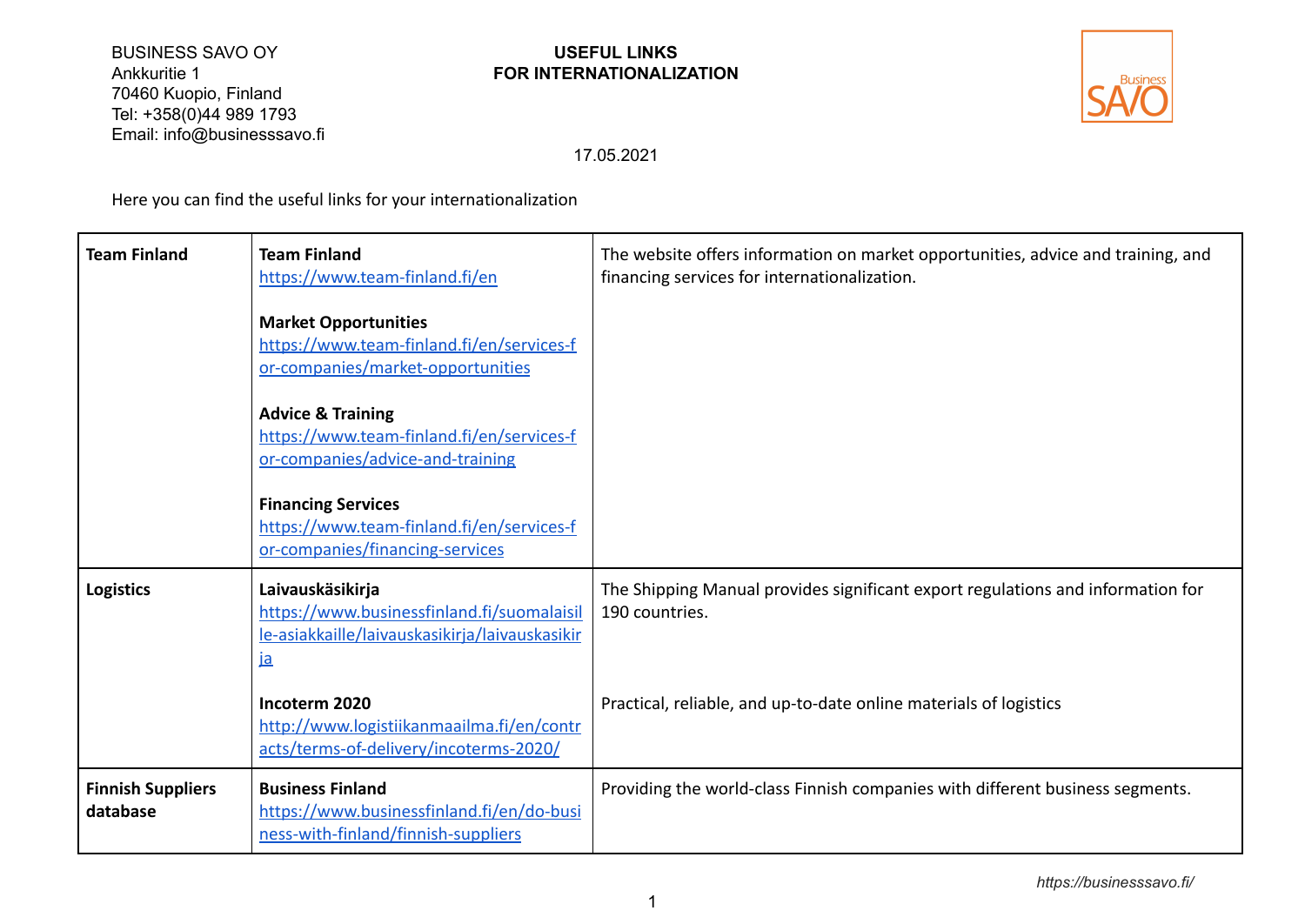BUSINESS SAVO OY **USEFUL LINKS**<br>Ankkuritie 1 **District of the Section Ankkuritie 1** 70460 Kuopio, Finland Tel: +358(0)44 989 1793 Email: info@businesssavo.fi

# Ankkuritie 1 **FOR INTERNATIONALIZATION**



17.05.2021

| <b>International Trade</b> | <b>European Commission</b><br>https://ec.europa.eu/trade/<br><b>Enterprise Europe Network</b><br>https://een.ec.europa.eu/about/branches                            | It's an official website of the European Commission that provides necessary<br>information for international business. Here you can find:<br>Trade negotiations & agreements<br>Import and export rules<br><b>Access2 Markets</b><br>EU and WTO<br>Transparency<br>Trade Policy Review<br>Enforcement and protection<br>Through their network, they offer:<br>Advice and support<br>Partnership opportunities<br>Events and workshops |
|----------------------------|---------------------------------------------------------------------------------------------------------------------------------------------------------------------|---------------------------------------------------------------------------------------------------------------------------------------------------------------------------------------------------------------------------------------------------------------------------------------------------------------------------------------------------------------------------------------------------------------------------------------|
|                            | <b>European Parliament</b><br>The EU's external relations<br>https://www.europarl.europa.eu/factsheet<br>s/en/chapter/213/the-eu-s-external-relati<br>ons           | It covers different factors such as human rights, democracy, strategic interests,<br>objectives through international trade, and political and trade relations among<br>countries                                                                                                                                                                                                                                                     |
|                            | <b>Sustainable Development Report 2020</b><br>https://dashboards.sdgindex.org<br>Finnpartnership<br>https://finnpartnership.fi/fi/developing-bu<br>siness-together/ | Information about the UN Sustainable Development Goals based on each country.<br>They offer:<br>Business partnership support funding<br>Matchmaking services: partners from developing countries<br>Information on emerging markets                                                                                                                                                                                                   |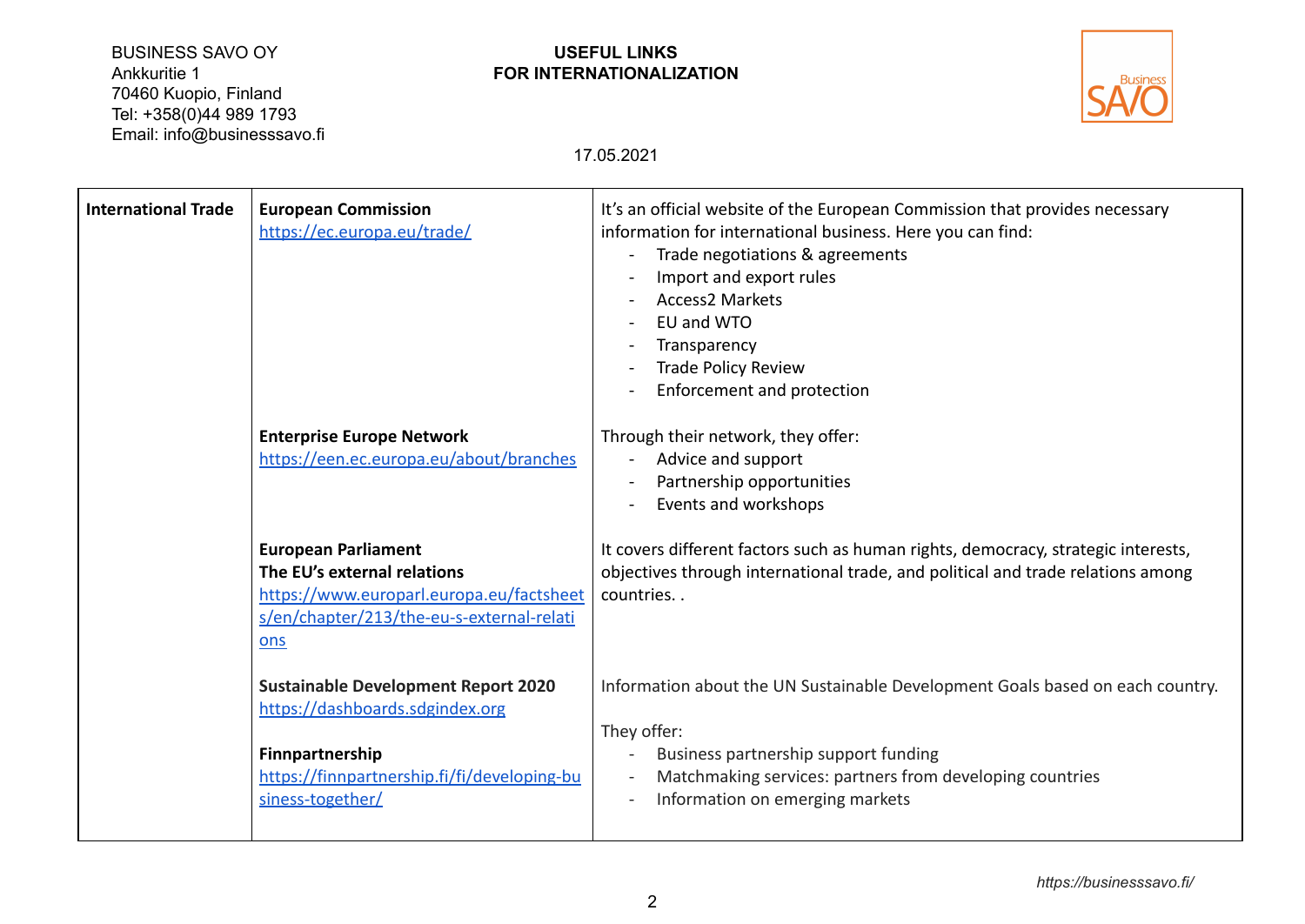BUSINESS SAVO OY **USEFUL LINKS**<br>Ankkuritie 1 **District of the Section Ankkuritie 1** 70460 Kuopio, Finland Tel: +358(0)44 989 1793 Email: info@businesssavo.fi

# Ankkuritie 1 **FOR INTERNATIONALIZATION**



17.05.2021

| <b>Taxation &amp; Customs</b> | <b>Taxation &amp; Customs Union</b><br>https://ec.europa.eu/taxation_customs/<br><b>Finnish Customs</b><br>https://tulli.fi/etusivu             |                                                                                                                                                                                                           |
|-------------------------------|-------------------------------------------------------------------------------------------------------------------------------------------------|-----------------------------------------------------------------------------------------------------------------------------------------------------------------------------------------------------------|
| <b>Funding</b>                | <b>Business Finland</b><br>https://www.businessfinland.fi/en/for-finn<br>ish-customers/services/funding                                         | Offering a variety of funding for business developments from research, product<br>development to internationalization. For example:<br>Explorer funding: Market/talent/group/exhibition explorer<br>Tempo |
|                               | <b>ELY Center</b><br>https://www.ely-keskus.fi/yrityksen-kehitt<br>amisavustus<br>https://www.ely-keskus.fi/web/yritystenke<br>hittamispalvelut | Funding to support for international growth as well as business Renewal<br>Funding to support for the company's development activities, particularly business<br>consulting for a company's business plan |
|                               | <b>Finnvera</b><br>https://www.finnvera.fi/eng                                                                                                  | Providing financing for different phrases of company development, from the start,<br>growth to internationalization.                                                                                      |
|                               | Maaseuti.fi<br>https://www.maaseutu.fi/en                                                                                                       | This website offers information and development programs for Finnish companies<br>in the countryside.                                                                                                     |
|                               | <b>Deal Flow</b><br>https://dealflow.fi                                                                                                         | Financing Finnish companies with the help of international investors                                                                                                                                      |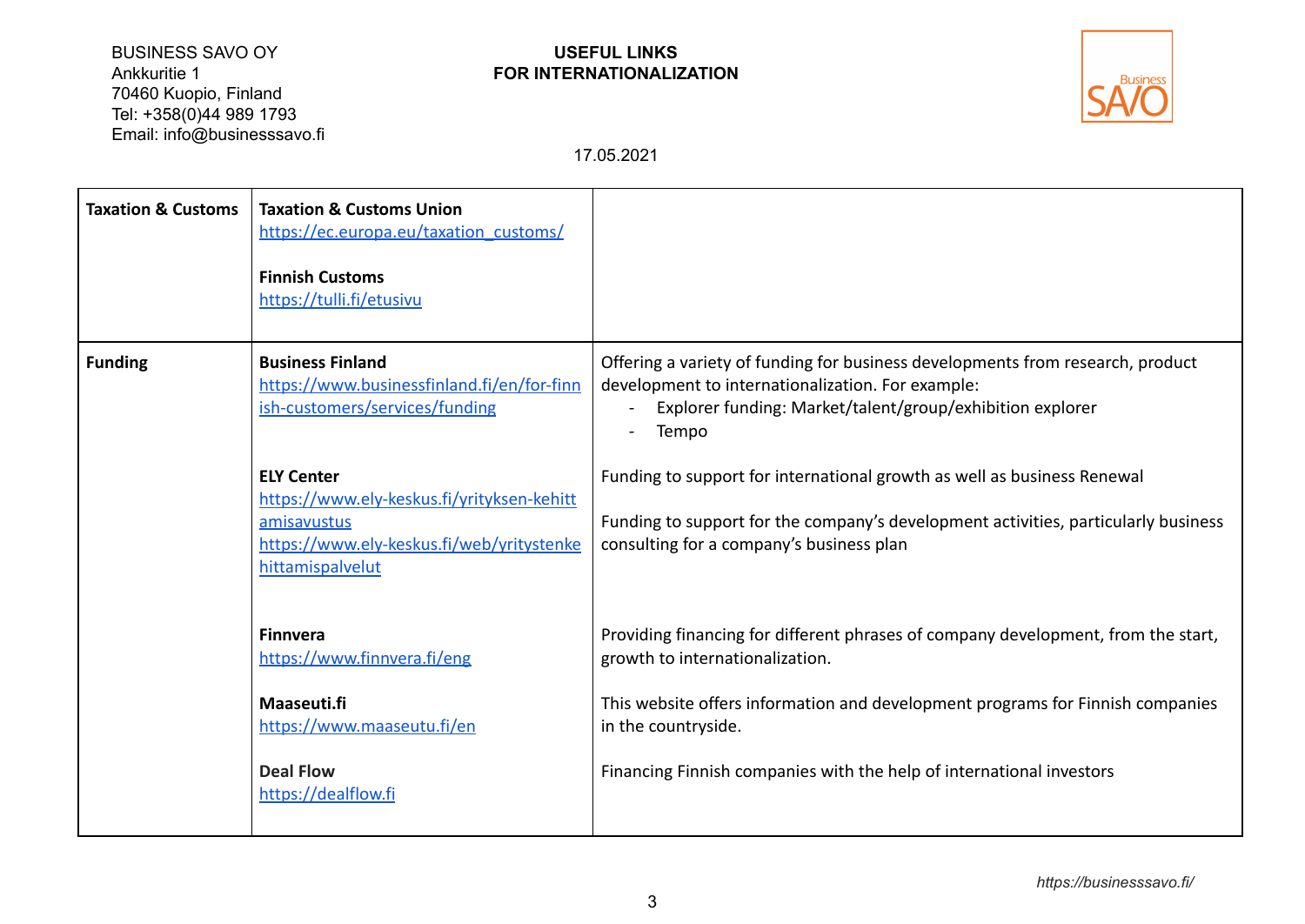BUSINESS SAVO OY **USEFUL LINKS**<br>Ankkuritie 1 **Discriming the CONNUMERT OF STARK** 70460 Kuopio, Finland Tel: +358(0)44 989 1793 Email: info@businesssavo.fi

# Ankkuritie 1 **FOR INTERNATIONALIZATION**



17.05.2021

| <b>IP Helpdesk</b> | <b>European EU Helpdesk</b><br>https://intellectual-property-helpdesk.ec.e<br>uropa.eu/regional-helpdesks/european-ip-<br>helpdesk en |                                                                                                                                                                               |
|--------------------|---------------------------------------------------------------------------------------------------------------------------------------|-------------------------------------------------------------------------------------------------------------------------------------------------------------------------------|
| <b>Trademark</b>   | <b>Finnish Patent and Registration Office</b><br><b>Trademark Information Service</b><br>https://tavaramerkkitietopalvelu.prh.fi/en/  | It provides details about Finnish trademark applications and registrations, and<br>about international registrations under the Madrid Protocol (WIPO) designating<br>Finland. |

#### **Other public organizations**

| <b>EU-Japan Center for</b><br><b>Industrial Cooperation</b> | https://www.eu-japan.eu/                                                                                                                          | It was established to implement industrial cooperation between the<br>EU and Japan                                 |
|-------------------------------------------------------------|---------------------------------------------------------------------------------------------------------------------------------------------------|--------------------------------------------------------------------------------------------------------------------|
| Yrittäjät                                                   | https://www.yrittajat.fi/en                                                                                                                       | The largest business association in Finland                                                                        |
| <b>Finlex</b>                                               | United Nations Convention on Contracts for<br>the International Sales of Goods<br>https://www.finlex.fi/fi/sopimukset/sopsviite/1<br>988/19880049 | Finlex $\mathcal{P}$ is a public and free Internet service for legal material owned<br>by the Ministry of Justice. |
| <b>Chambers of Commerce in</b><br><b>Finland</b>            | https://kauppakamari.fi/en/contact-informatio<br>n/chambers-of-commerce/                                                                          |                                                                                                                    |